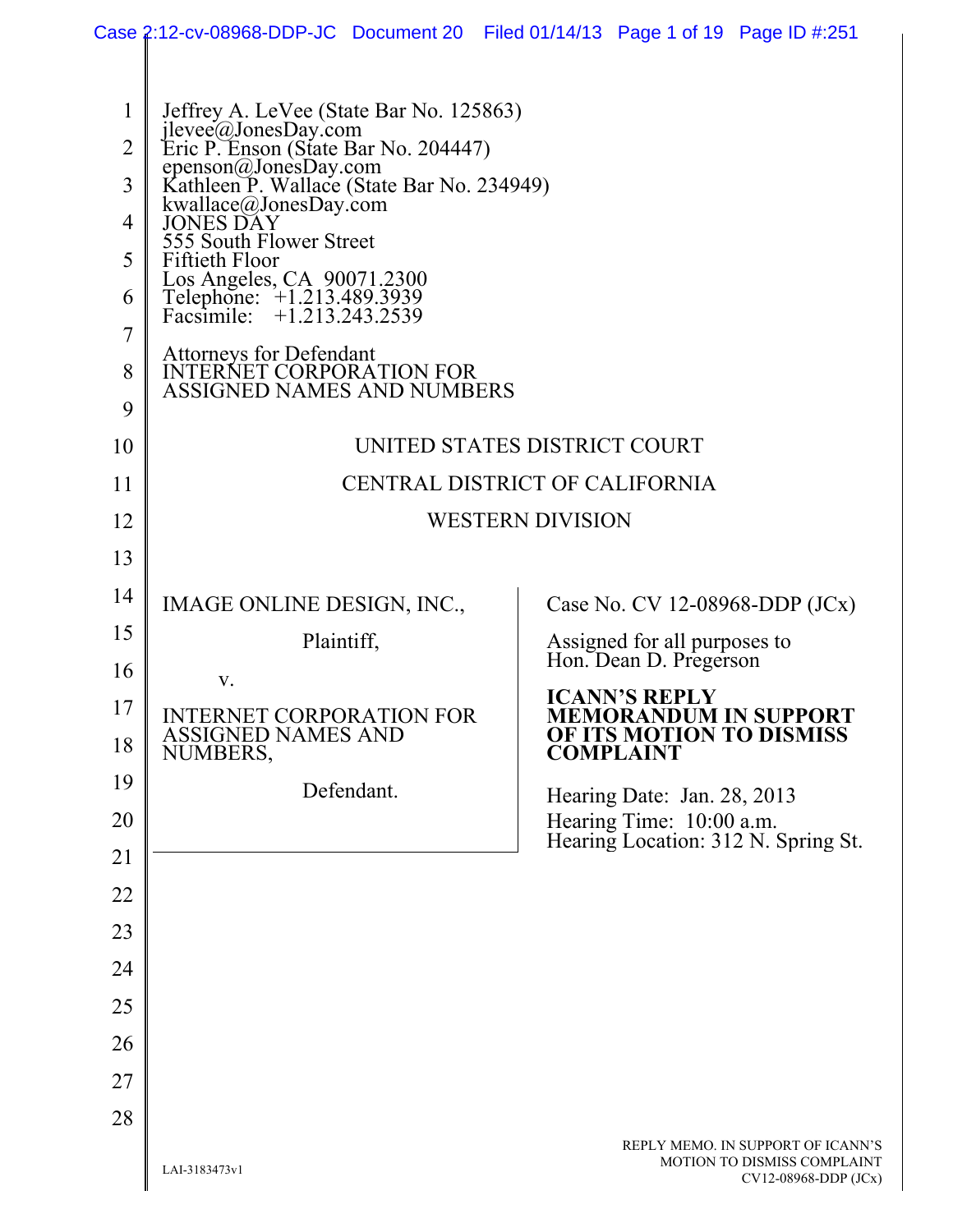|                | Case 2:12-cv-08968-DDP-JC Document 20 Filed 01/14/13 Page 2 of 19 Page ID #:252 |      |
|----------------|---------------------------------------------------------------------------------|------|
| 1              | <b>TABLE OF CONTENTS</b>                                                        |      |
| $\overline{2}$ |                                                                                 |      |
| 3              |                                                                                 | Page |
| $\overline{4}$ | Ι.                                                                              |      |
| 5              | II.                                                                             |      |
| 6              |                                                                                 |      |
| $\overline{7}$ |                                                                                 |      |
| 8              | B. IOD's Section 1114 Trademark Infringement Claim Remains                      |      |
| 9              |                                                                                 |      |
| 10             | C. IOD's Section 1125 Trademark Infringement Claim Remains                      |      |
| 11             |                                                                                 |      |
| 12             | D. IOD's Contributory Infringement Claim Remains Deficient 14                   |      |
| 13             |                                                                                 |      |
| 14             |                                                                                 |      |
| 15             |                                                                                 |      |
| 16             |                                                                                 |      |
| 17             |                                                                                 |      |
| 18             |                                                                                 |      |
| 19             |                                                                                 |      |
| $20\,$         |                                                                                 |      |
| 21             |                                                                                 |      |
| $22\,$         |                                                                                 |      |
| 23             |                                                                                 |      |
| 24             |                                                                                 |      |
| 25             |                                                                                 |      |
| 26             |                                                                                 |      |
| 27             |                                                                                 |      |

28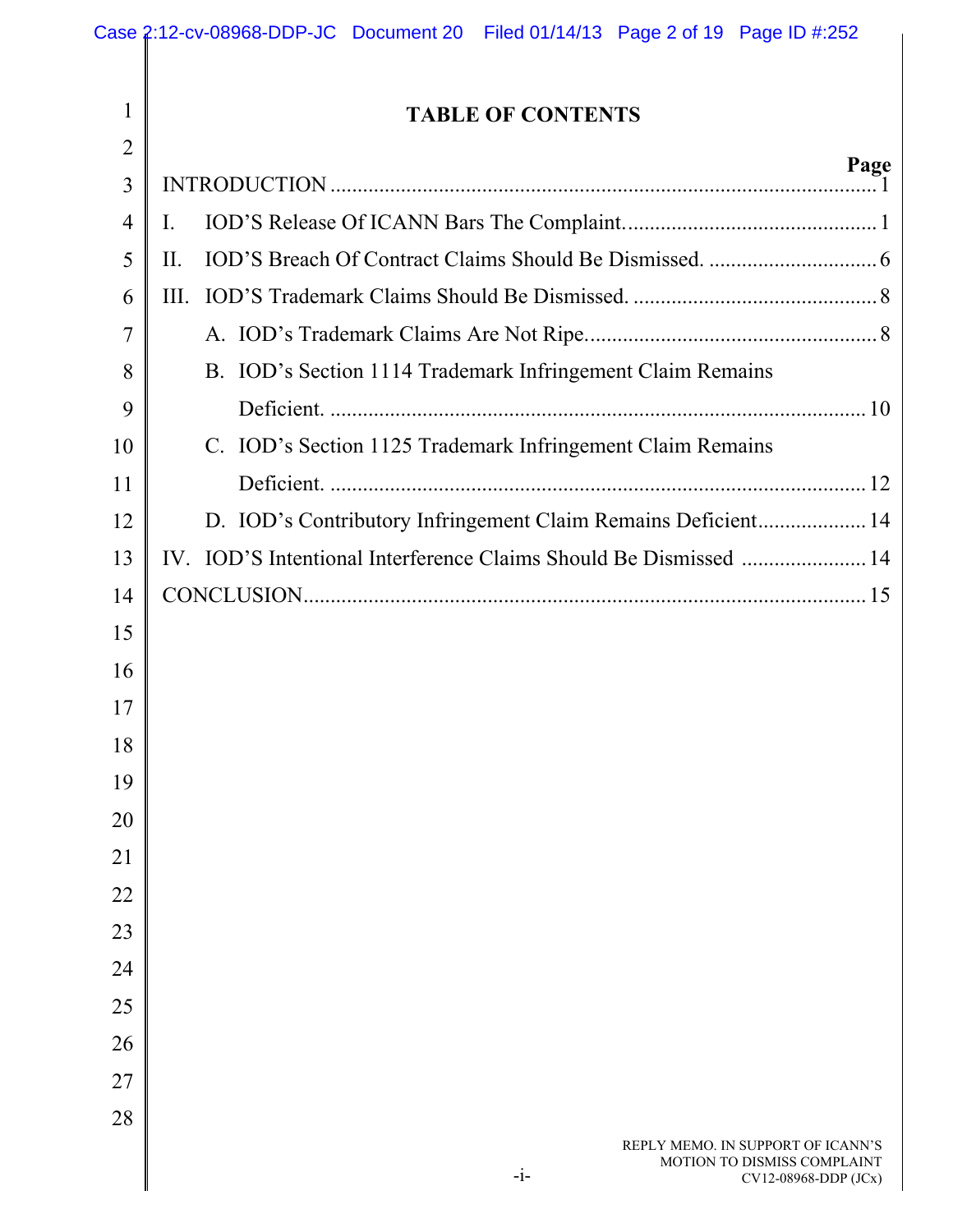## **TABLE OF AUTHORITIES**

| 2              | <b>PAGE</b><br><b>CASES</b>                                             |
|----------------|-------------------------------------------------------------------------|
| 3              |                                                                         |
| $\overline{4}$ | Appalachian Ins. Co. v. McDonnell Douglas Corp.,                        |
| 5              |                                                                         |
| 6              | Baker Pacific Corp. v. Suttles,                                         |
| 7              | Bova v. City of Medford,                                                |
| 8              |                                                                         |
| 9              | Brookfield Commc'ns, Inc. v. West Coast Entm't Corp.,                   |
| 10             |                                                                         |
| 11             | CAZA Drilling, Inc. v. TEG Oil & Gas U.S.A., Inc.,                      |
| 12             |                                                                         |
| 13             | E. & J. Gallo Winery v. Gallo Cattle Co.,                               |
| 14             |                                                                         |
| 15             | E Clampus Vitus, Inc. v. Steiner                                        |
| 16             | No. CV 01381 GEB-GGH, 2012 WL 6608612 (E.D. Cal. Dec. 18, 2012). 11, 12 |
| 17             | Grillo v. State of Cal.,                                                |
| 18             | Image Online Design, Inc. v. Core Ass'n,                                |
| 19             |                                                                         |
| 20             | In re Reed Elsevier Props. Inc.                                         |
| 21             |                                                                         |
| 22             | In re Steelbuilding.com,                                                |
| 23             |                                                                         |
| 24             | Markborough Cal., Inc. v. Superior Court,                               |
| 25             |                                                                         |
| 26             | Murray v. Cable Nat'l Broadcasting Co.,                                 |
| 27             |                                                                         |
| 28             | REPLY MEMO. IN SUPPORT OF ICANN'S                                       |

CV12-08968-DDP (JCx)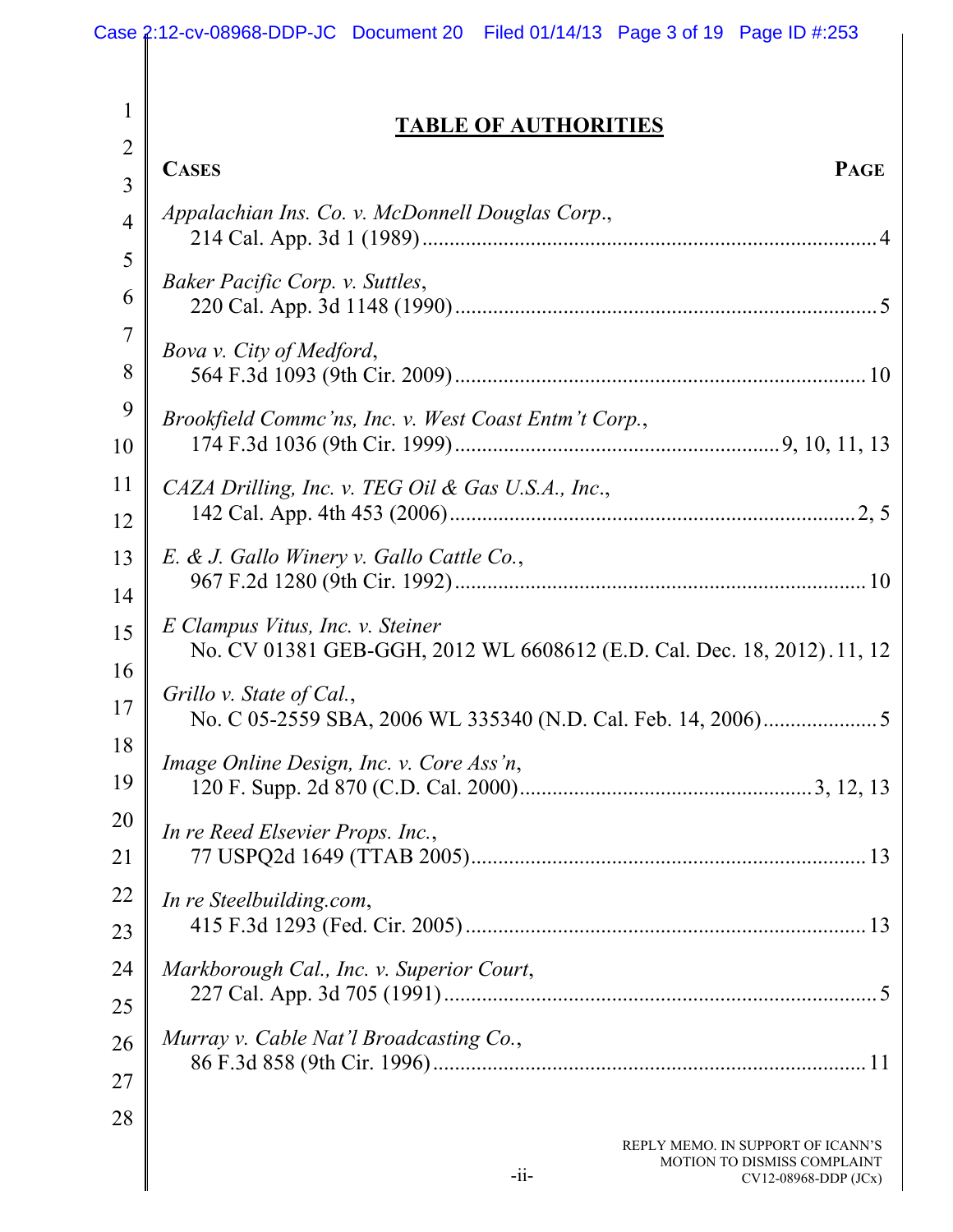## **TABLE OF AUTHORITIES**

| $\overline{2}$      | <b>CASES</b><br><b>PAGE</b>                                        |
|---------------------|--------------------------------------------------------------------|
| 3<br>$\overline{4}$ | Perez v. Uline, Inc.,                                              |
| 5<br>6              | Philippine Airlines, Inc. v. McDonnell Douglas Corp.,              |
| 7<br>8              | Swedlow, Inc. v. Rohm & Haas Co.,                                  |
| 9<br>10             | Toho Co., Ltd. v. Sears, Roebuck & Co.                             |
| 11<br>12            | Tunkl v. Regents of University of California,                      |
| 13                  | Walnut Creek Pipe Distrib., Inc. v. Gates Rubber Co Sales Div.,    |
| 14<br>15            | <b>STATUTES</b>                                                    |
| 16                  |                                                                    |
| 17                  |                                                                    |
| 18                  |                                                                    |
| 19                  |                                                                    |
| 20                  |                                                                    |
| 21<br>22            |                                                                    |
| 23                  | <b>OTHER AUTHORITIES</b>                                           |
| 24                  |                                                                    |
| 25                  | USPTO, Trademark Manual of Examination Procedures, TMEP § 1213  13 |
| 26                  |                                                                    |
| 27                  |                                                                    |
| 28                  | REPLY MEMO. IN SUPPORT OF ICANN'S<br>MOTION TO DISMISS COMPLAINT   |

 $\parallel$ 

1

CV12-08968-DDP (JCx)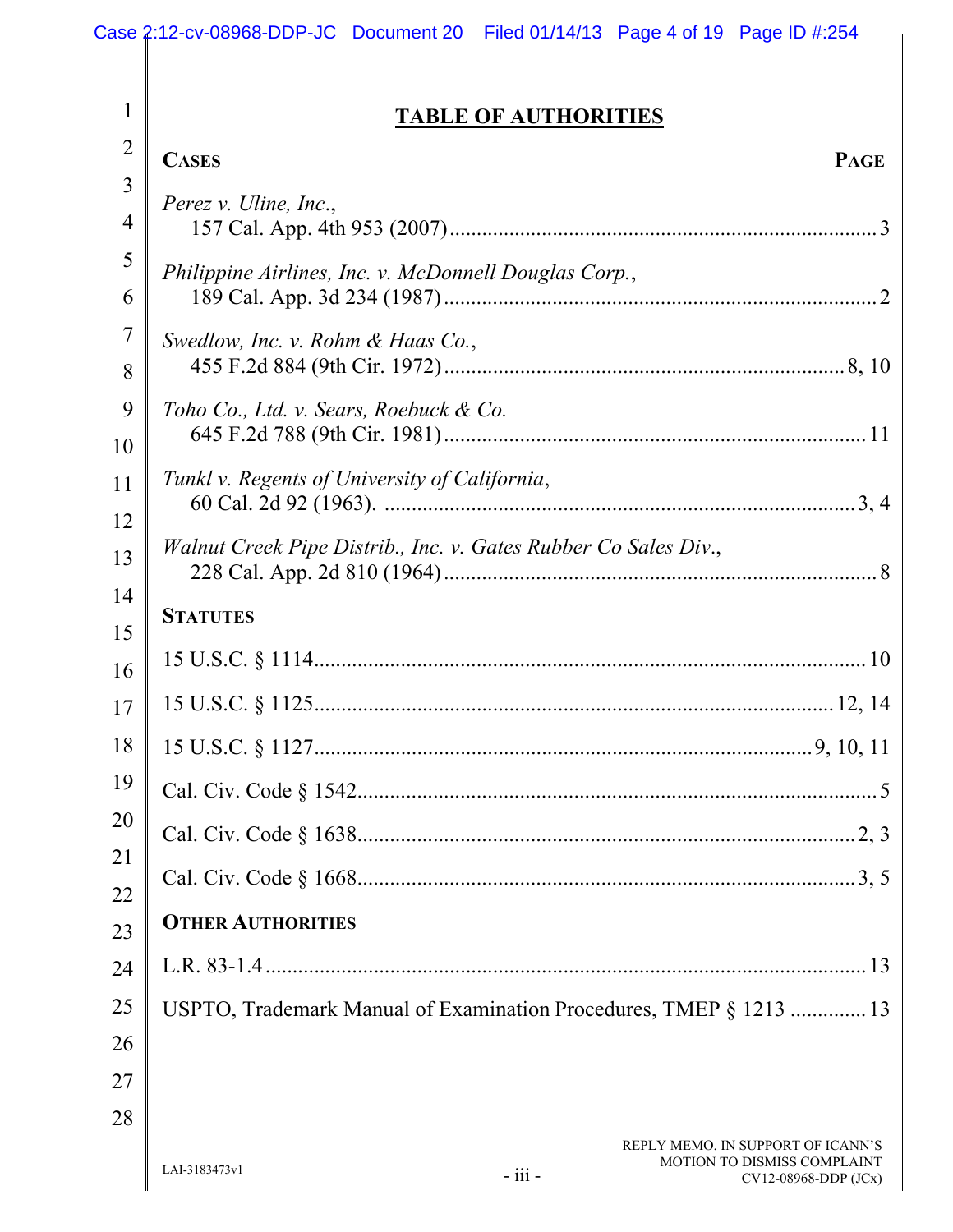## **INTRODUCTION**

2 3 4 5 6 7 8 9 10 11 12 13 14 15 16 Plaintiff Image Online Design, Inc. ("IOD") cannot avoid the unambiguous and valid language in its 2000 release of ICANN, and it cannot sidestep the established legal and pleading principles that doom its Complaint. In its 2000 release, IOD "released and forever discharged" ICANN of the very claims IOD asserts in this action, claims that were not "unknown" to IOD when it signed the release. Moreover, IOD's Opposition does not address the substantive deficiencies in IOD's claims: IOD fails to identify a single contractual term that ICANN breached by not selecting IOD's 2000 Application to operate a .WEB top-level domain ("TLD"); IOD fails to explain how this Court could adjudicate trademark claims that are entirely dependent on future events that may not unfold the way IOD suspects, or may not happen at all; IOD fails to point to facts plausibly suggesting that its purported .WEB TLD enjoys trademark protections or that ICANN "used" the .WEB trademark to infringe such rights; and IOD still does not identify a single contract or relationship intentionally disrupted by ICANN to support its tortious interference claims. IOD's Complaint should be dismissed.

17

1

# **I. IOD's Release Of ICANN Bars The Complaint.**

18 19 20 21 22 23 24 25 In 2000, IOD executed a release in favor of ICANN so that ICANN would consider IOD's application to operate a .WEB TLD. IOD knew that ICANN might decline to award IOD the requested TLD, or might award the TLD to a different entity, but IOD specifically released ICANN from claims related to IOD's 2000 Application and ICANN's establishment or failure to establish a .WEB TLD. The fact that twelve years passed before ICANN accepted new applications for the .WEB TLD does not mean that the language in the release is somehow less effective. The release is just as enforceable today as in 2000.

26 27 28 In its 2000 Application, IOD released ICANN "from any and all claims and liabilities relating in any way to (a) any action or inaction by or on behalf of ICANN in connection with this application or (b) the establishment or failure to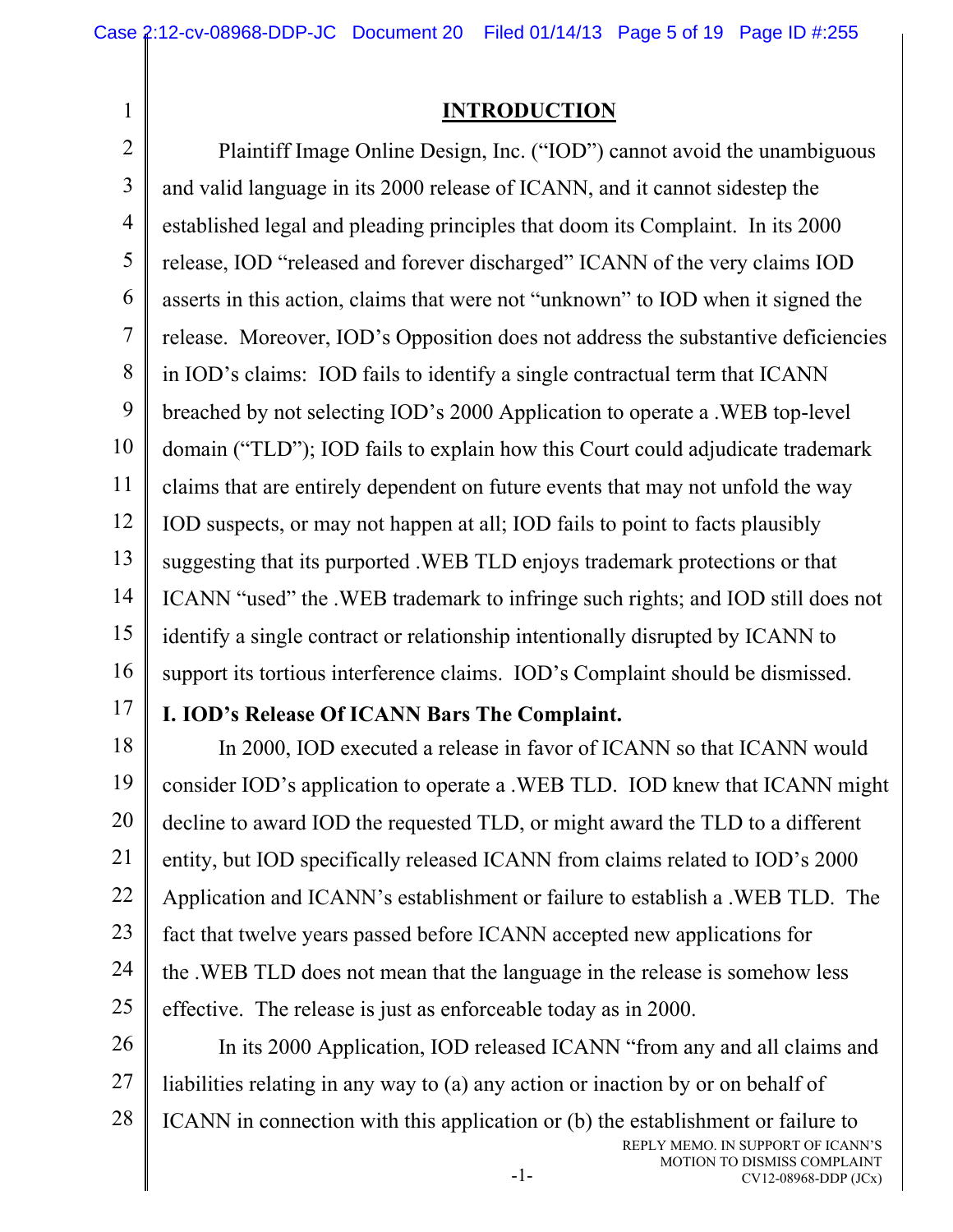1 2 3 4 5 6 7 8 9 10 11 establish a new TLD." (Request for Judicial Notice ("RJN") submitted with ICANN's Motion, Ex. C  $\P$  B14.2.)<sup>1</sup> California courts have routinely upheld such "contractual limitations on liability, even against claims that the breaching party violated a law or regulation." *CAZA Drilling, Inc. v. TEG Oil & Gas U.S.A., Inc*., 142 Cal. App. 4th 453, 472 (2006). In fact, it is well-settled under California law that corporations "are entitled to contract to limit the liability of one to the other, or otherwise allocate the risk of doing business." *Philippine Airlines, Inc. v. McDonnell Douglas Corp.*, 189 Cal. App. 3d 234, 137 (1987). IOD does not argue that the claims contained in its Complaint fall outside the scope of the release; instead, IOD argues that its claims were unknown at the time IOD executed the release, and that the release itself is void. Both positions are untenable.

12 13 14 15 16 17 18 19 20 21 22 23 24 25 First, IOD argues that, under California Civil Code section 1542, it did not release ICANN "from any claim that it was not aware of in 2000" and therefore did not release the claims alleged in its Complaint. (Opp'n at 7:10-11.) The problem with IOD's argument is that IOD expressly contemplated in  $2000$  – and therefore released ICANN from – the exact claims that IOD now asserts. IOD's contract claims, for instance, are based on the central allegation that ICANN failed to act on IOD's 2000 Application for the .WEB TLD. (Compl. ¶¶ 49, 56, 62, 63, 67-81, 83- 90, 136-143, 145-152.) But the release IOD signed in 2000 expressly contemplates and exempts ICANN from liability for claims relating to "any action *or inaction* by or on behalf of ICANN in connection with [IOD's] application." (RJN, Ex. C ¶ B14.2.) Likewise, IOD was well aware of its potential trademark claims before it executed the release in the 2000 Application because it was in the process of litigating those claims. As set forth in ICANN's Motion, shortly before IOD executed the release, Judge Kelleher of this Court granted summary judgment

26

27

28

<u>1</u>  $1$  IOD does not oppose or challenge ICANN's RJN. Accordingly, the materials may be considered by the Court in deciding ICANN's Motion to Dismiss.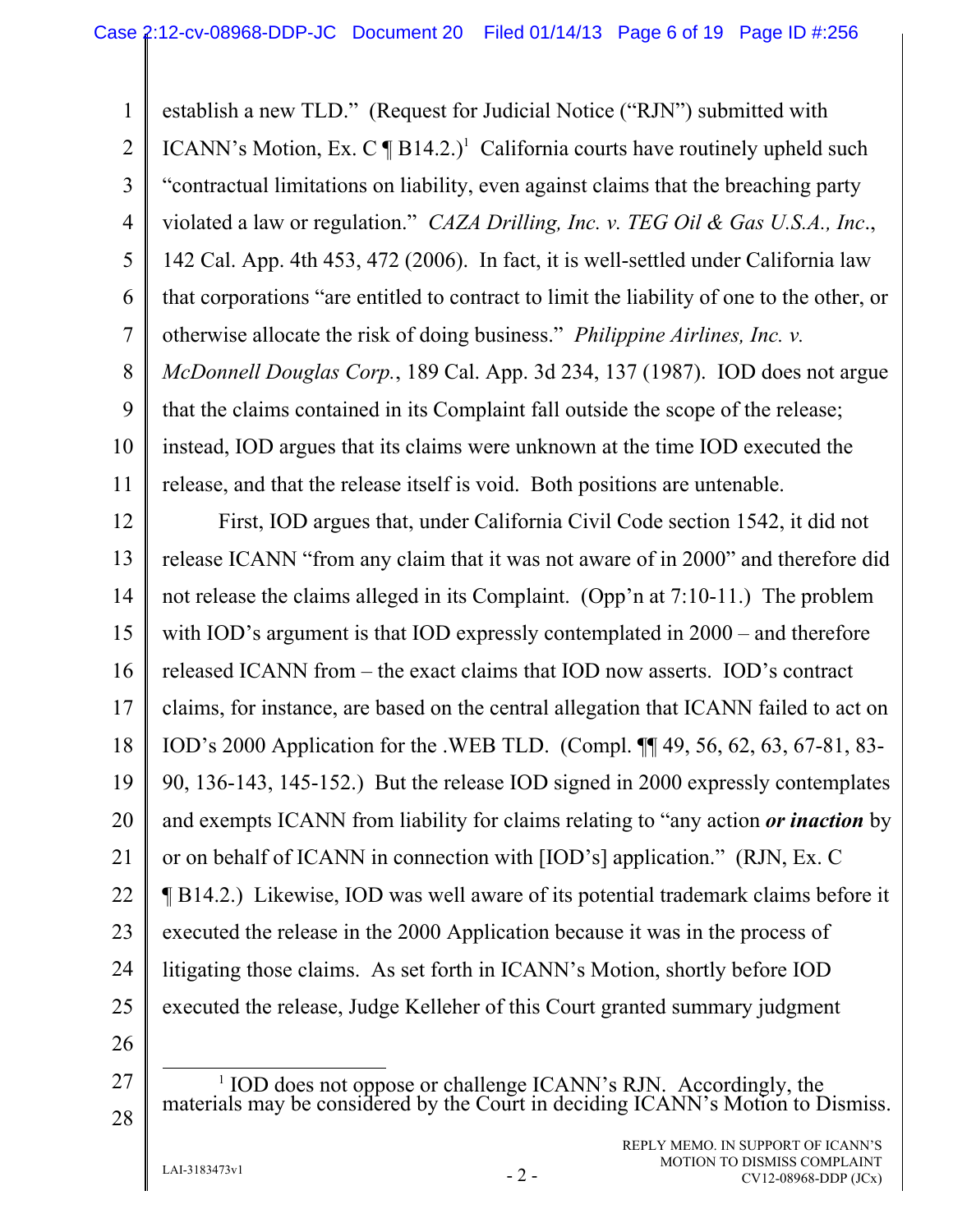1 2 3 4 5 6 against IOD's trademark claims relating to its purported .WEB TLD, which are precisely the claims IOD asserts here. *Image Online Design, Inc. v. Core Ass'n*, 120 F. Supp. 2d 870 (C.D. Cal. 2000); Mot. at 11:14-22. IOD knew when it signed the release in 2000 that it might have (and was releasing ICANN of) claims identical to those it had asserted previously. In short, IOD cannot now argue that ICANN is attempting to apply the release to "unknown" claims. $2$ 

7 8 9 10 11 12 13 14 15 16 17 18 19 20 21 Second, IOD's attempt to avoid dismissal of its claims by arguing that the release is invalid as against public policy is also deficient. IOD's argument relies entirely on the California Supreme Court's decision in *Tunkl v. Regents of University of California*, 60 Cal. 2d 92 (1963). (Opp'n at 4-7.) In *Tunkl*, the plaintiff alleged personal injuries resulting from the negligence of a nonprofit research hospital. *Id*. at 94. Because the hospital's contracts with its patients, signed when they entered the hospital in need of medical treatment, "affect[ed] the public interest," the court concluded that the plaintiff's release of the hospital "from any and all liability for the negligent or wrongful acts or omissions of its employees" violated public policy and therefore violated California Civil Code section 1668. *Id*. at 101-102. The determination in *Tunkl* was based on a list of factors found to typify transactions that "affect the public interest": (1) the business involved is of the type suitable for public regulation; (2) the services it provides are of great importance and a practical necessity to the public; (3) the services are broadly offered to the public; (4) as a result of the essential nature of the service, the party

- 22
- 23

<sup>24</sup>  25 26 27 28  $\frac{1}{2}$ <sup>2</sup> Because ICANN does not contend that IOD released "unknown" claims,<br>California Civil Code section 1542 has no bearing here. Further, contrary to the<br>case cited by IOD, "[n]othing in that statute requires that it be desi release or that a party specifically waive its provisions." *Perez v. Uline, Inc.*, 157 Cal. App. 4th 953, 959 (2007) ("While it might have been more comprehensive to have a reference to Civil Code section 1542 in the rel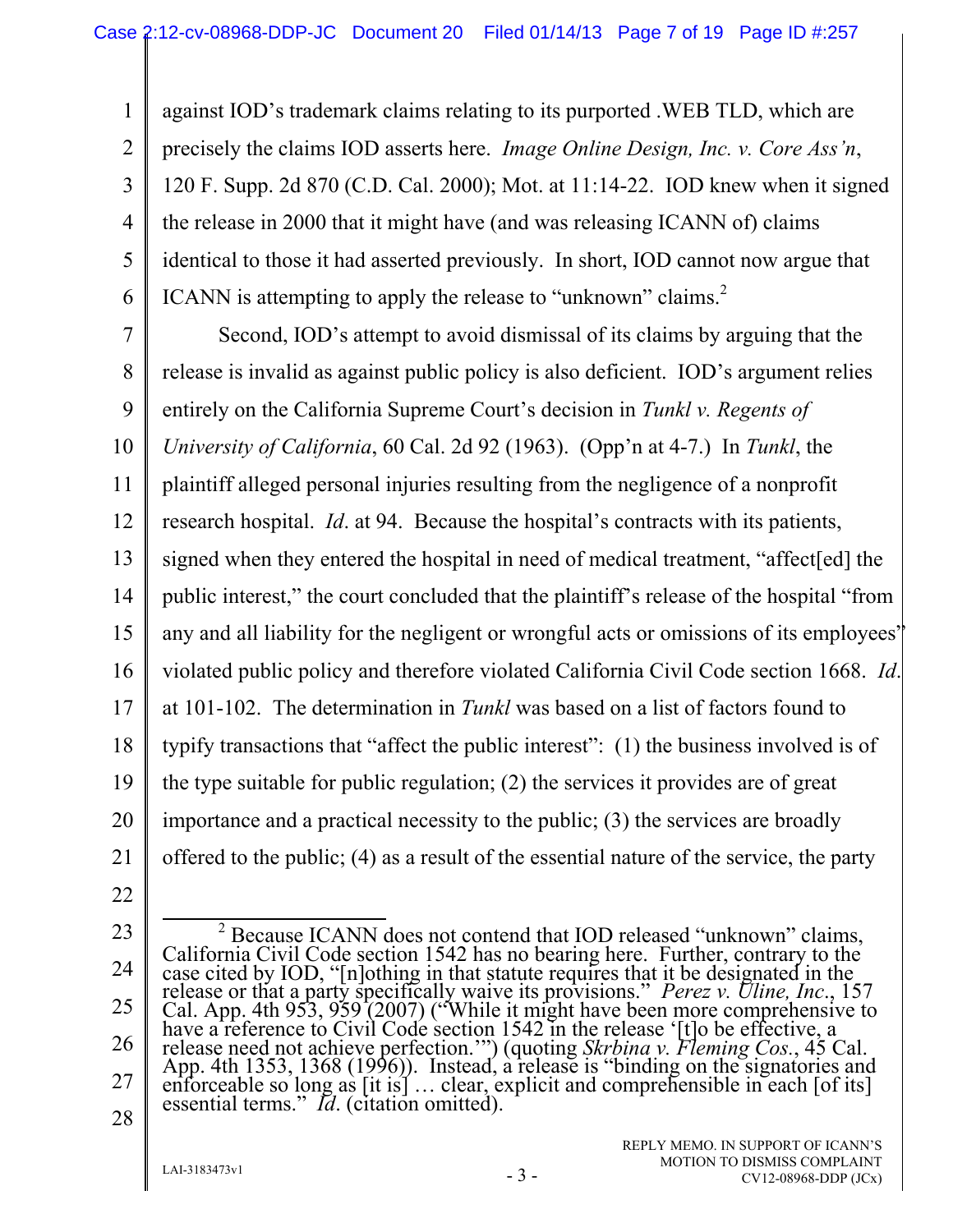1 2 3 4 obtaining the release had a decisive bargaining advantage; (5) the exculpation of liability is in a contract of adhesion; and (6) the transaction places the releasing party's person or property in the control of the released party, subject to the risk of negligence. *Id*. at 98-101.

5 6 7 8 9 10 11 12 13 14 15 16 17 18 19 20 21 22 23 24 25 26 In contrast with the situation in *Tunkl* involving a hospital and a patient in need of medical care, the relationship between ICANN and IOD was a private transaction between two corporations, where IOD's signature on a release did not implicate any of the factors that caused the court in *Tunkl* to invalidate the release. For example, IOD claims that ICANN is an organization "suitable for regulation," (Opp'n at 5:5-8), but the Complaint correctly notes that "*no* government entity or regulatory scheme governs ICANN's decisions to approve TLDs or registries and ICANN acts as a *purely private entity* in making decisions." (Compl. ¶ 27; *see also id*. ("The DOC has no regulatory oversight and no statutory authority to direct ICANN's decisions ….") (emphasis added).) Likewise, ICANN's administration of the Internet's domain name system ("DNS"), while an important function, is not similar to the basic necessary services contemplated by the *Tunkl* court, "such as medical, legal, housing, transportation or similar services 'which must *necessarily* be used by the general public.'" *Appalachian Ins. Co. v. McDonnell Douglas Corp*., 214 Cal. App. 3d 1, 29 (1989) (quoting *Hulsey v. Elsinore Parachute Center*, 168 Cal. App. 3d 333, 343 (1985) (emphasis in original); *Tunkl*, 60 Cal. 2d at 99. And unlike the patient in *Tunkl* who placed his body in the exclusive control of the hospital, the transaction between ICANN and IOD in no way placed IOD's "person or property in the control" of ICANN. To the contrary, IOD retained complete control over its application and could at any time withdraw its application from consideration.In short, the agreement between ICANN and IOD did not implicate the public interest in the way required to void the release under *Tunkl*.

27 28 Finally, even if it could be claimed that IOD's 2000 Application "affected the public interest," the release would still be valid because California Civil Code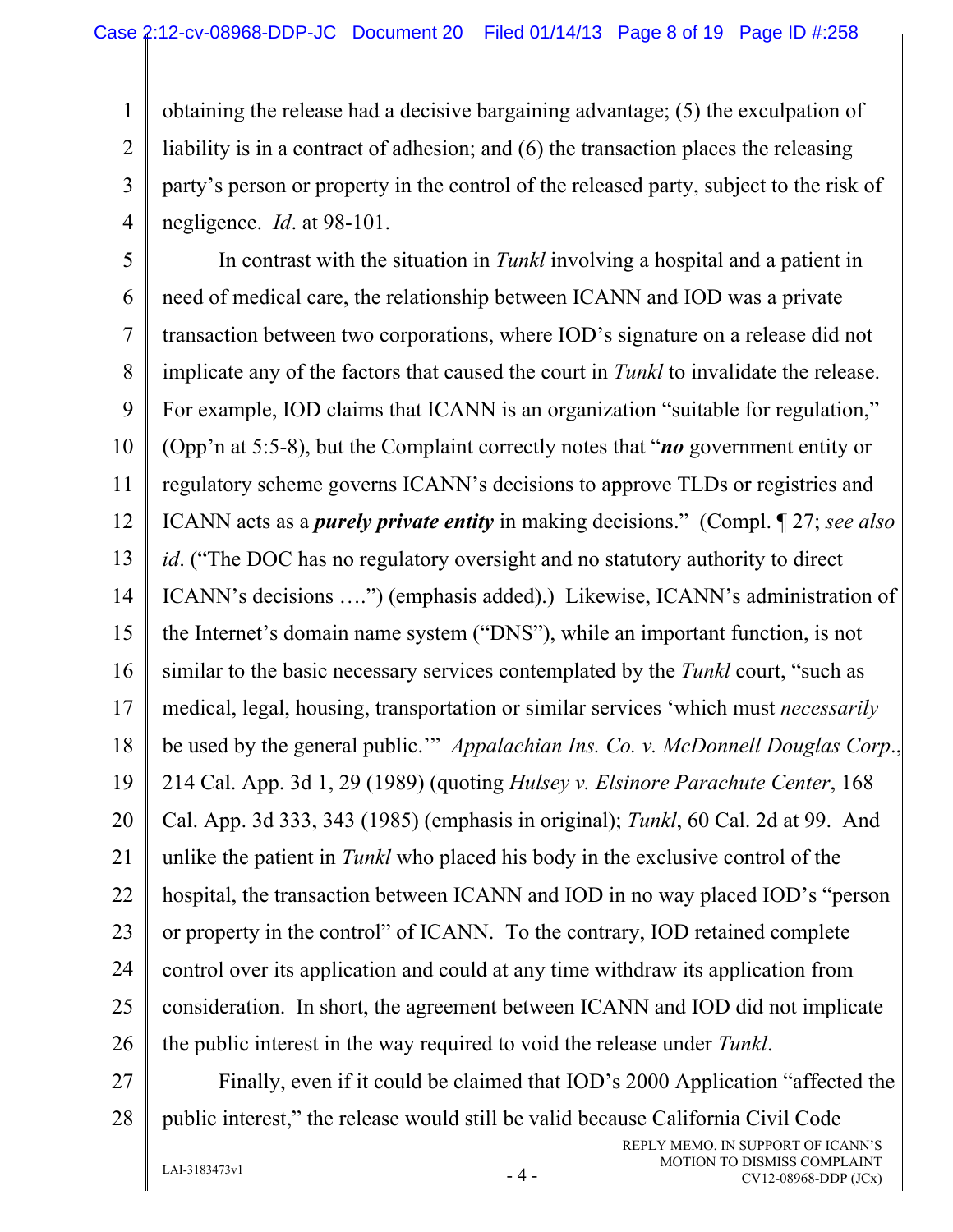1 2 3 4 5 6 7 8 9 10 11 12 13 section 1668 is limited to contracts exempting *complete responsibility* for all "fraud, willful injury to the person or property of another, or violation of law, whether willful or negligent." Cal. Civ. Code § 1668; *CAZA Drilling*, 142 Cal. App. 4th at 475 (Section 1668 inapplicable where party seeking to enforce exculpatory clause "did not seek or obtain complete exemption from culpability on account of its potential negligence or violation of any applicable regulation")). Nothing in the 2000 Application purports to exempt ICANN from all forms of "fraud, or willful injury" to IOD's property, "or violation of the law," and IOD has presented no evidence or argument of any such intention or conduct on ICANN's part. Indeed, the exculpatory clause does not permit ICANN to violate any and every law with impunity. It merely bars suit by IOD on claims relating to ICANN's action or inaction with respect to IOD's 2000 Application or "the establishment or failure to establish a new TLD." (RJN, Ex. C ¶ B14.2.)

14 15 16 17 18 19 20 In sum, the 2000 Application and its release are valid and proper under California law. *Markborough Cal., Inc. v. Superior Court*, 227 Cal. App. 3d 705, 714 (1991) ("limitation of liability provisions have long been recognized as valid in California"). Because IOD offers no principled basis to ignore the clear provisions of the release, and IOD does not argue that its claims fall outside the scope of the release, IOD's Complaint should be dismissed with prejudice. *Grillo v. State of Cal.*, No. C 05-2559 SBA, 2006 WL 335340, at \*7-8 (N.D. Cal. Feb. 14, 2006).<sup>3</sup>

- 21 22
- 23
- 24

25 26 27  $\frac{1}{3}$ <sup>3</sup> IOD argues that the Court cannot determine the scope of the release on a motion to dismiss (Opp'n at 8:1-3), but IOD is wrong. There is no ambiguity in the 2000 Application and IOD does not claim otherwise. The references to the release from claims "relating in any way to (a) any action or inaction by or on behalf of<br>ICANN in connection with this application or (b) the establishment or failure to<br>establish a new TLD" could not be more explicit and thus go *Baker Pacific Corp. v. Suttles*, 220 Cal. App. 3d 1148, 1153 (1990).

28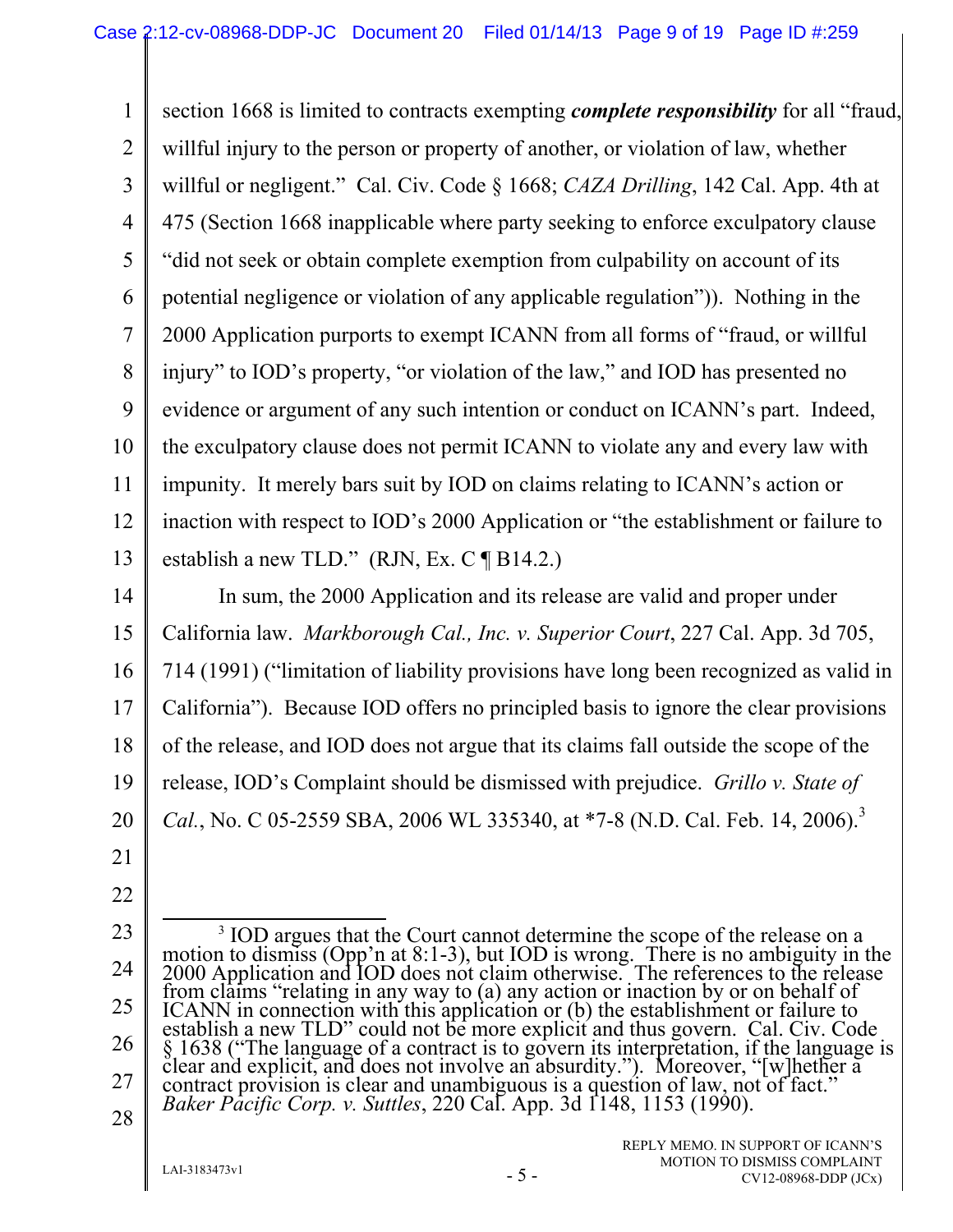#### **II. IOD's Breach Of Contract Claims Should Be Dismissed.**

2 3 4 6 IOD argues that ICANN breached a contract with IOD by failing to "consider" IOD's 2000 Application for a .WEB TLD before accepting seven new applications for the .WEB TLD in 2012 as part of an entirely new TLD program. (*See* Opp'n at 9:15-22; 8:21-23 ("ICANN breached its contract with IOD that ICANN would consider IOD's application before accepting other applications to operate the .WEB TLD registry."); *see also* Compl. ¶ 78.) IOD's claim is not supported by the terms of the purported contract or ICANN's conduct.

9 10 11 12 13 14 15 16 17 18 19 20 21 22 23 24 25 26 First, IOD identifies no facts in the Complaint supporting IOD's conclusory claim that ICANN never considered IOD's 2000 application. The opposite, in fact, is true. Specifically, IOD submitted its application for the .WEB TLD on October 1, 2000. (Compl. ¶ 45.) Thereafter, "[t]he applications and the public comments [pertaining to each application] were *carefully reviewed* by technical, financial, and legal advisors, who applied the criteria set forth in the various materials previously published by ICANN." (RJN, Ex. H at 2.) This evaluation team produced a *326 page report* that summarized the team's findings with respect to each application, including IOD. (*Id*.) IOD had the opportunity to, and in fact did, submit comments on this report. (*Id*. at 4 ("all applicants, including IOD, had the opportunity to submit comments on the staff report"); *id.* ("IOD itself submitted written comments to the Board in various forms").) IOD then filed a request that ICANN *reconsider*  its decision not to approve IOD's .WEB TLD. (Compl. ¶ 49.) In denying that request, ICANN detailed some of the reasons why ICANN did not select IOD's 2000 Application. (RJN, Ex. H at 3-5.) These facts demonstrate beyond question that ICANN considered IOD's 2000 Application. And this is not the result of a "hyper-technical" or "strained interpretation of 'consider,'" as posited by IOD. (Opp'n at 10:1-8). IOD cannot ignore these facts in the hopes of evading dismissal

27 28

1

5

7

8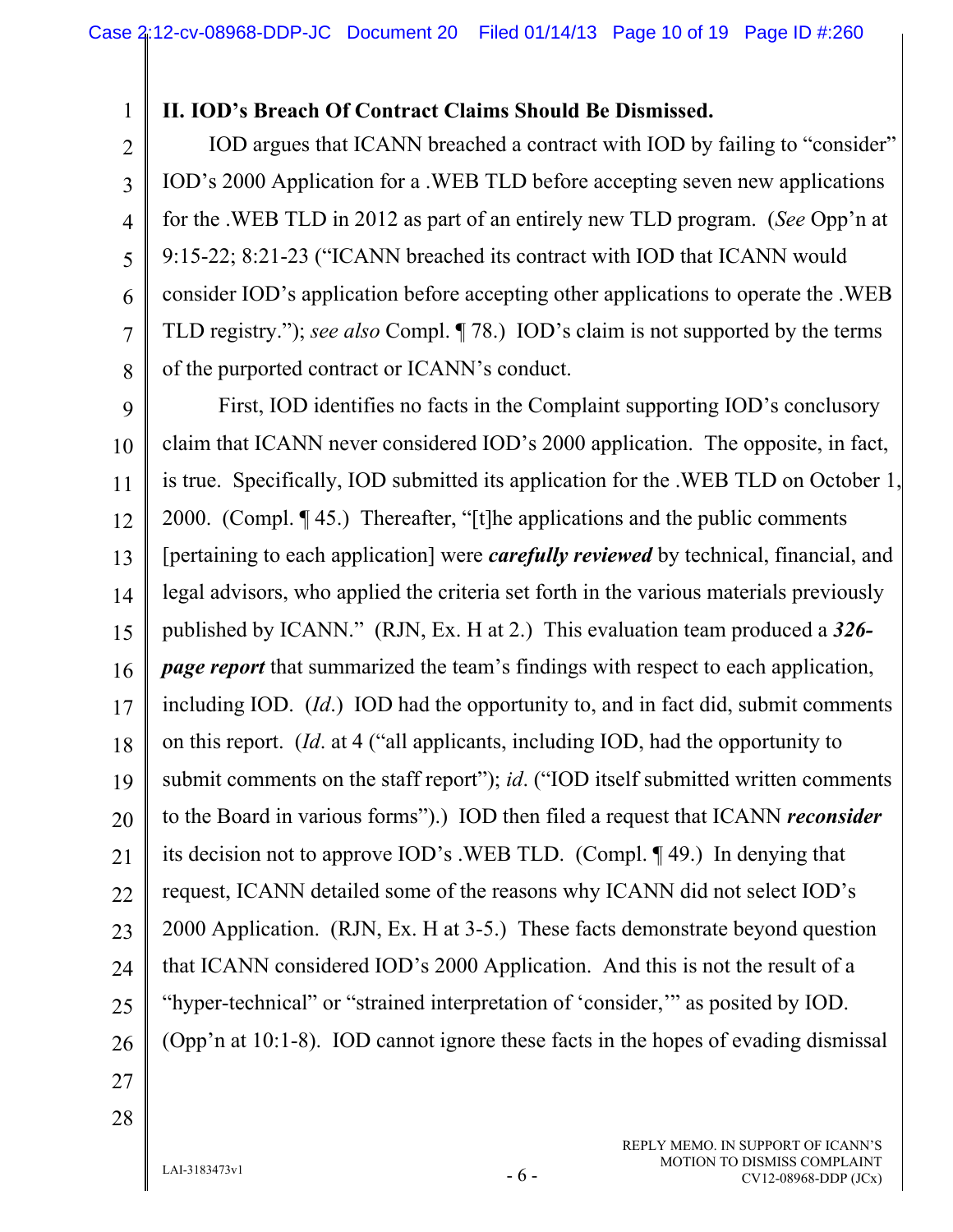1 and pushing ICANN into discovery.4

2 3 4 5 6 7 Second, IOD fails to cite a single provision in a single document comprising IOD's 2000 Application (*i.e.*, the alleged contract) that would require ICANN to consider IOD's 2000 Application every time ICANN decides to accept new applications for TLDs.<sup>5</sup> To the contrary, the facts alleged in IOD's Complaint and the documents governing its 2000 Application clearly establish that IOD would have to *reapply* in order to have its application reconsidered.

8

9 10 11 12 13 14 15 16 17 18 Specifically, ICANN made clear that the 2000 process was a "proof of concept phase" aimed at identifying TLDs which could be safely introduced and which would allow ICANN to make informed decisions about the speed and type of future introductions. (Compl. ¶ 46; RJN, Ex. G (FAQ # 28); *id*. at Ex. H at 1.) Only after these initial introductions were in place could decisions be made about the evolution of the DNS (including new TLDs) based on the experience gained. Because subsequent rounds would be "based on experience in the first round," (RJN, Ex. G (FAQ # 54)), ICANN expressly informed applicants in 2000, including IOD, that in the future "there will be revisions in the program" and, for applicants seeking reconsideration in later rounds, such rounds "will likely require submission of new application materials." (*Id*.) Consistent with this notion, the

26 27 <sup>5</sup> IOD claims, without citation, that statements made by a member of ICANN's Board of Directors somehow support its breach of contract claim. (Opp'n at 9:3-14.) There is no allegation, however – and IOD cannot plausibly contend – that these alleged statements are somehow part of the contract ICANN and IOD executed before the statements were made.

<sup>19</sup>  20 21 22 23 24 25 4 <sup>4</sup> To the extent IOD is arguing that to "consider" IOD's 2000 Application<br>ICANN must have issued a formal rejection of the application, IOD has failed to<br>identify any contractual term requiring such action. As ICANN demon nothing any contractual term requiring such action. As ICANN demonstrated in its<br>Motion – and as IOD failed to challenge in its Opposition – the documents forming<br>the 2000 Application make clear that ICANN would "evaluat[ approval, which is exactly what ICANN did. (Compl. ¶ 46.)

<sup>28</sup>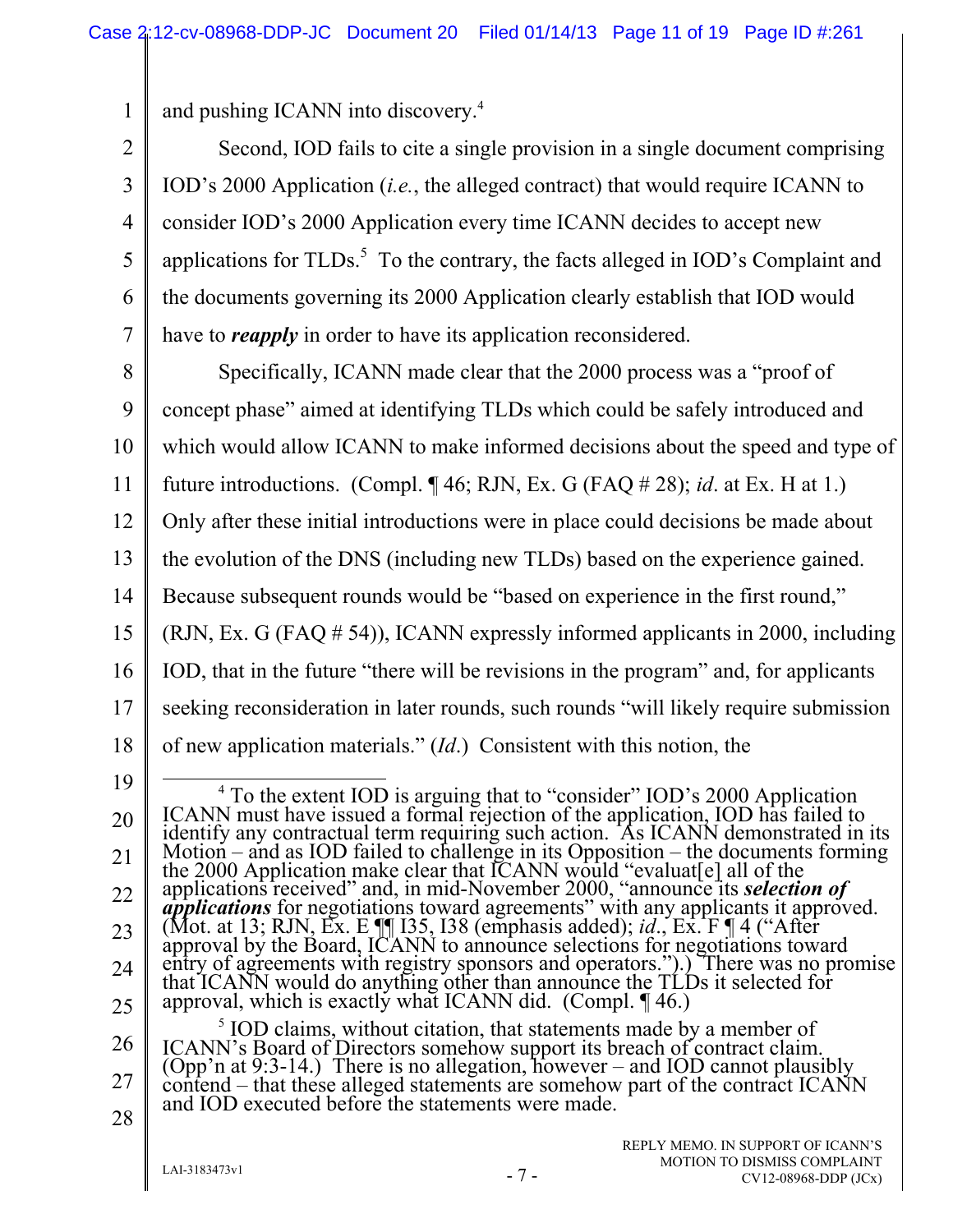1 2 3 4 5 6 Reconsideration Report stated that those applicants not selected in 2000 would have the "option" of re-applying in subsequent rounds. (*Id*. at Ex. H at 3.) In 2012, ICANN gave IOD the option of reapplying (and an \$86,000 reduction in the application fee), but IOD chose not to. (Compl. ¶ 56-57.) As these facts make clear, absent IOD's submission of a new application, ICANN had no obligation to consider IOD's 2000 Application in the 2012 Application Round.

7 8 9 10 11 12 13 14 15 IOD's claim for breach of the covenant of good faith and fair dealing must also be dismissed. While IOD cites its conclusory allegation that ICANN's actions were "improper and inequitable" and makes vague references to alleged conflicts of interest, neither is sufficient to establish the "bad faith" necessary to maintain a claim for breach of the implied covenant. *Walnut Creek Pipe Distrib., Inc. v. Gates Rubber Co Sales Div*., 228 Cal. App. 2d 810, 817 (1964) (breach of the implied covenant requires a finding of defendant's bad faith or unfairness). This is even more the case where the defendant, like ICANN here, complied with the clear terms of the contract.

16

### **III. IOD's Trademark Claims Should Be Dismissed.**

17 18 19 20 21 22 23 24 IOD's Opposition does not salvage its trademark claims from their substantive deficiencies. The claims remain unripe and speculative and impossible to adjudicate at this stage. IOD has not identified any facts or law demonstrating that its alleged use of the .WEB trademark to sell "mouse pads," "fanny packs" and "backpacks" is somehow impinged by ICANN's unrelated receipt of applications to run a .WEB TLD. In addition, IOD has not identified any facts or law demonstrating that it enjoys common law trademark rights in a .WEB TLD, or why this Court's 2000 ruling that IOD enjoyed no such rights is distinguishable today.

25

**A. IOD's trademark claims are not ripe.** 

26 27 28 IOD has not pled facts constituting either actual infringement or facts evidencing "an immediate capability and intent" to infringe IOD's alleged .WEB trademark. *Swedlow, Inc. v. Rohm & Haas Co.*, 455 F.2d 884, 886 (9th Cir. 1972).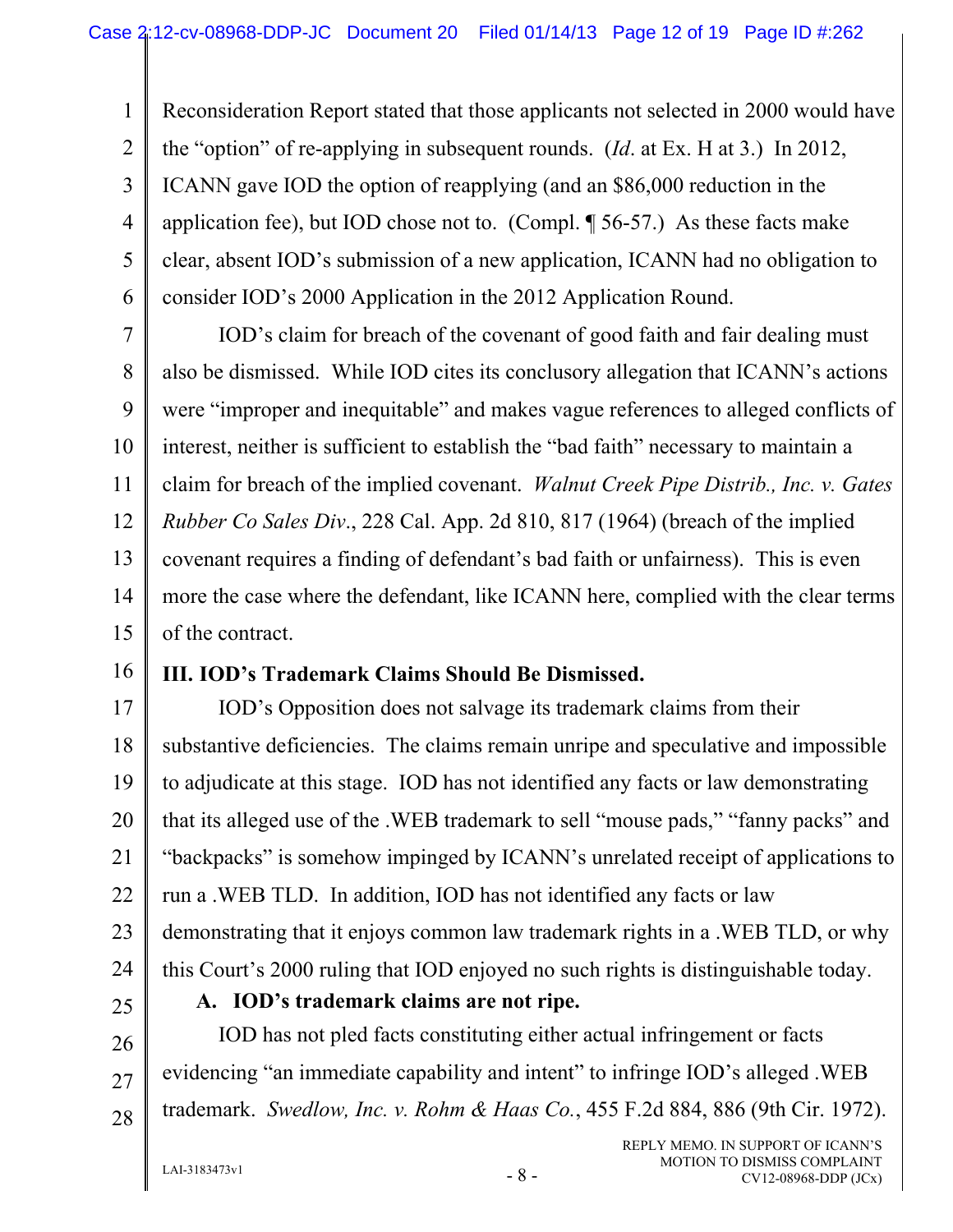1 2 3 Instead, IOD argues that it is plausible that ICANN's intent to permit someone to operate a .WEB TLD will be realized sometime in the future. (Opp'n at 13.) IOD's speculation, however, is not enough to invoke the jurisdiction of this Court.

4 5 6 7 8 9 10 11 12 13 14 15 16 17 18 19 20 21 22 23 Even if it were true that ICANN stated that it "intends to permit" operation of a .WEB TLD – as IOD asserts – IOD's trademark claims would still be unripe and impossible to adjudicate at this stage. There would remain the obvious questions, and unknown impact, of whether and when ICANN would actually grant such approval. There would remain the questions, and unknown impact, of who would be selected to operate the .WEB TLD and whether IOD could assert trademark rights superior to that entity. There would remain the questions, and unknown impact, of whether and how the unidentified .WEB TLD operator would use the TLD and whether it would actually offer registry services that actually infringe on IOD's alleged trademark. And there would remain the questions, and unknown impact, of whether ICANN's mere act of approving a .WEB TLD would constitute an actual "use of a trademark in interstate commerce" and whether such "use" would actually cause consumer confusion in the marketplace sufficient to actually injure IOD and its alleged trademark rights. *Brookfield Commc'ns, Inc. v. West Coast Entm't Corp.*, 174 F.3d 1036, 1047 (9th Cir. 1999) (stating that a plaintiff must prove that (1) it has a valid, protectable trademark; (2) the defendant used an infringing mark in commerce; and (3) the infringing mark is likely to cause consumer confusion in order to prove trademark infringement); 15 U.S.C. § 1127 (mandating that a mark is "used" in commerce "when it is used or displayed in the sale or advertising of the services and the services are rendered in commerce.").

24

25 26 27 28 In other words, if this Court were to entertain IOD's trademark claims at this point, it would be impossible for the Court to determine whether IOD has proved its claims because there would be no factual basis on which to judge the claims. IOD concedes as much in its Opposition by arguing that it substantive trademark infringement claims cannot be dismissed at this point because it is not yet known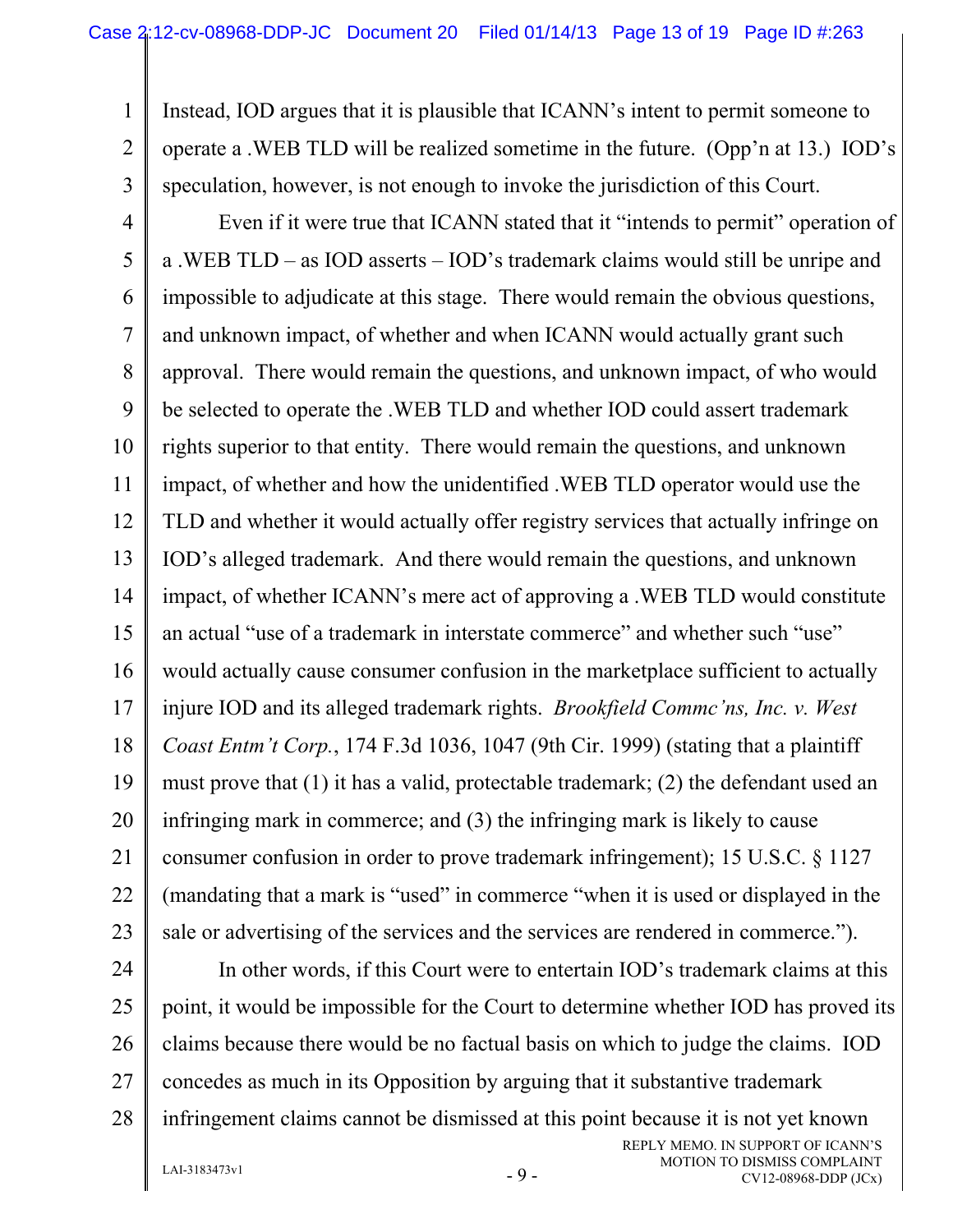1 2 3 whether an eventual .WEB TLD operator will offer goods and services that are related to those offered by IOD under its alleged .WEB mark. (Opp'n at 16 n.13.) The fact that ICANN is in receipt of applications for new a .WEB TLD does

4 5 6 7 8 9 10 not necessarily mean that one of the applications will be approved or that, if approved, IOD's alleged trademark rights would be infringed. In this sense, ICANN's receipt of applications for a .WEB TLD is no different than the manufacturer's construction of its plant in *Swedlow*. According to the Ninth Circuit, the fact that the plant was under construction did not necessarily mean that the plant would be completed or that, if completed, it would infringe the plaintiff's patents once operational. *Swedlow*, 455 F.2d at 885.

11 12 13 14 15 16 17 As ICANN established in its Motion, claims that rest upon "contingent future events that may not occur as anticipated, or indeed may not occur at all" are insufficient to meet Article III's justiciability requirement. *Bova v. City of Medford*, 564 F.3d 1093, 1096 (9th Cir. 2009) (quoting *Texas v. United States*, 523 U.S. 296, 300 (1998)). Here, IOD seeks an advisory opinion about what the law would be upon the hypothetical approval of a .WEB TLD and the hypothetical infringement of its alleged .WEB trademark. IOD's claims are not ripe.

18

**B. IOD's Section 1114 trademark infringement claim remains deficient.** 

19 20 21 22 23 24 25 26 27 28 As set forth in ICANN's Motion, to state a claim for trademark infringement under 15 U.S.C. section 1114, IOD must allege facts plausibly suggesting that: (1) it has a valid, protectable trademark; (2) ICANN used an infringing mark in commerce; and (3) the infringing mark is likely to cause consumer confusion. *Brookfield*, 174 F.3d at 1047. The essential elements of "use" and "consumer confusion" are missing from IOD's Section 1114 trademark infringement claim. 15 U.S.C. § 1127; *E. & J. Gallo Winery v. Gallo Cattle Co.*, 967 F.2d 1280, 1290 (9th Cir. 1992) ("The core element of trademark infringement is the likelihood of confusion, i.e., whether the similarity of the marks is likely to confuse consumers about the source of the products.").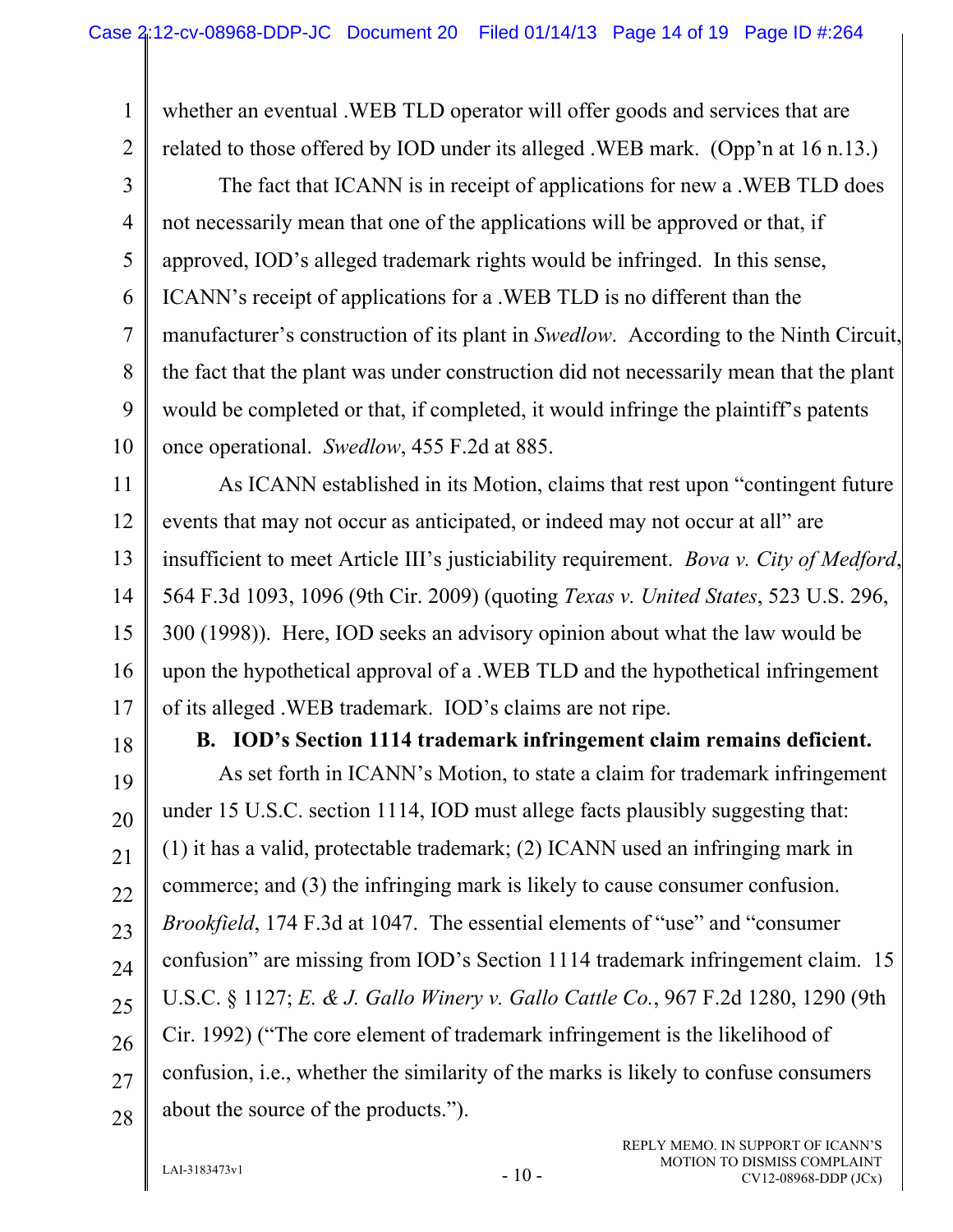1 2 3 4 5 6 7 First, the Complaint contains no facts plausibly suggesting that ICANN has "used" the alleged .WEB trademark in "the sale or advertising" of ICANN's own services. *Brookfield*, 174 F.3d at 1047; 15 U.S.C. § 1127 ("a mark shall be deemed to be in use in commerce . . . when it is used or displayed in the sale or advertising of the services and the services are rendered in commerce.") Nor is there any plausible justification – and IOD offers none – to infer that ICANN would use the .WEB mark to market its own services.

8 9 10 11 12 13 14 15 16 17 18 19 Second, assuming ICANN were to "use" the .WEB trademark in the sale and advertising of its own services, there is no likelihood of confusion because goods and services covered by IOD's mark – "mouse pads," "fanny packs" and "backpacks" – are totally unrelated to ICANN's only operations, the coordination of the Internet's DNS. Ironically, IOD claims that it is too early to make this determination (which contradicts IOD's argument that its trademark claims are ripe), but the Court can determine as a matter of law that the goods and services are unrelated, which permits dismissal of the claims. *Murray v. Cable Nat'l Broadcasting Co.*, 86 F.3d 858, 860 (9th Cir. 1996) ("If the court determines as a matter of law from the pleadings that the goods [and/or services offered by the parties] are unrelated and confusion is unlikely, the complaint should be dismissed.").

20 21 22 23 24 25 26 27 28 REPLY MEMO. IN SUPPORT OF ICANN'S In *Toho Co., Ltd. v. Sears, Roebuck & Co.*, the Ninth Circuit affirmed dismissal of the plaintiff's complaint for trademark infringement and unfair competition because the goods at issue – the plaintiff's toys and the defendant's garbage bags – were unrelated as a matter of law. 645 F.2d 788, 790-91 (9th Cir. 1981). Just last month, in *E Clampus Vitus, Inc. v. Steiner*, a California district court dismissed a trademark infringement claim for the plaintiff's failure to allege facts plausibly suggesting that the plaintiff's goods – pins, shirts, and headgear – were related in any way to the defendant's offerings – the sale of hot dogs and the auctioning of a motorcycle. No. 12-cv-01381 GEB-GGH, 2012 WL 6608612, at \*6

 $LAI-3183473v1$  -  $11$  -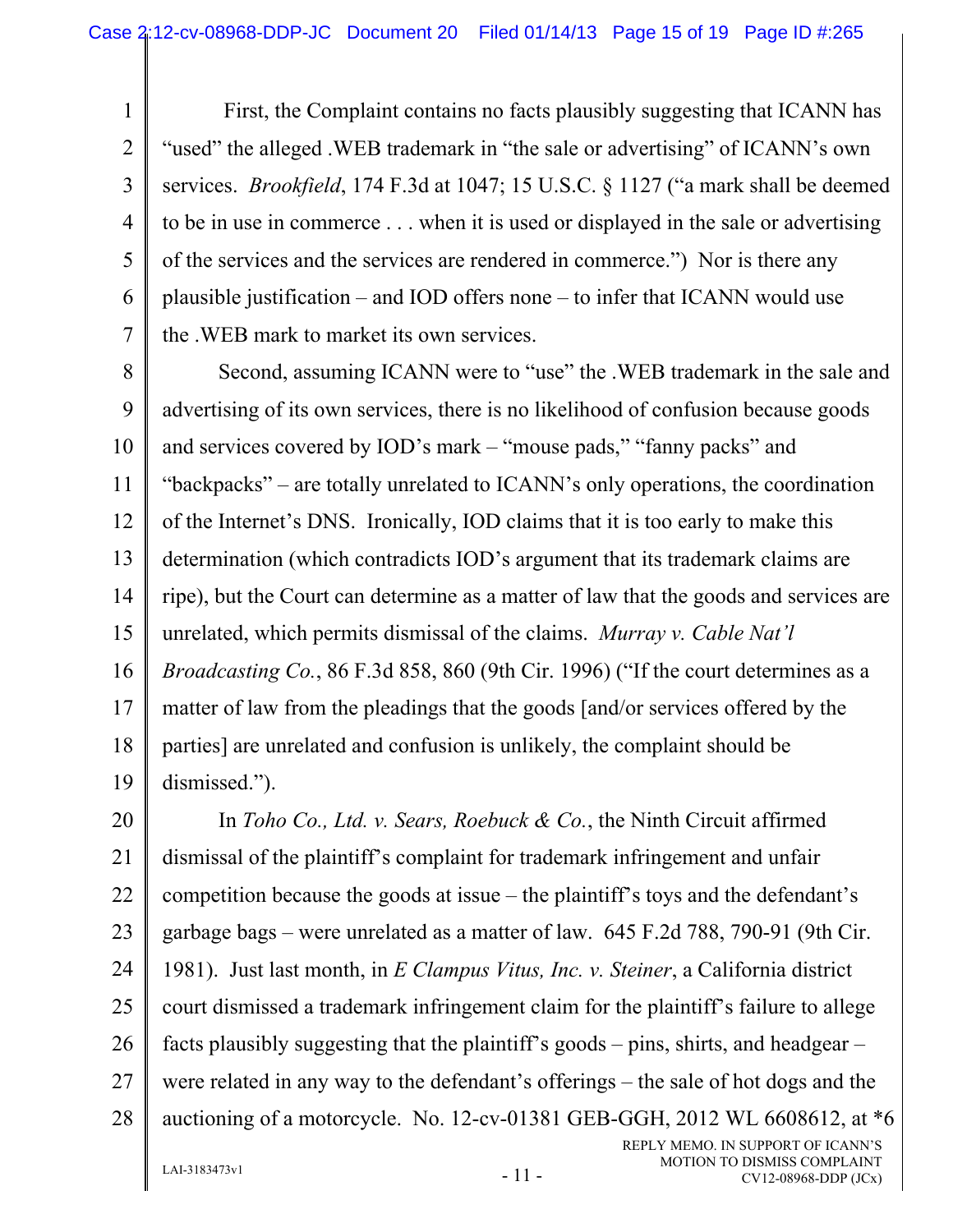(E.D. Cal. Dec. 18, 2012). Toys and garbage bags, and pins and hot dogs, are no more unrelated than fanny packs and DNS coordination services.

3 4 5 6 7 8 9 10 11 12 13 14 15 16 17 18 IOD argues that in addition to the "cups," "mugs" and "beverage can insulating sleeves" offered by IOD under the .WEB mark, it also offers "online retail store services featuring computer accessories." (Opp'n at 16 n. 13.) But this assertion is irrelevant because ICANN does not offer any services that in any way overlap with these particular goods, and IOD does not allege in the Complaint that ICANN uses the .WEB mark in connection with "online retail store services featuring computer accessories." Nor does IOD's Complaint include any allegations that ICANN is using the mark in connection with any goods or services that are related to, or touch upon, "online retail store services featuring computer accessories." IOD admits as much in its Opposition by trying to shift the burden to ICANN to establish an absence of overlap and confusion. (Opp'n at 17-18, "[T]here is no information in the record regarding whether the goods and services offered under IOD's .WEB trademark are complementary . . . .") But that is not ICANN's burden. It is IOD that must plead the essential elements of its claim. *E Clampus Vitus*, 2012 WL 6608612, at \*5-7 (dismissing the plaintiff's complaint for failure to plead a prima facie case of trademark infringement).

19

20

21

22

23

24

25

1

2

**C. IOD's Section 1125 trademark infringement claim remains deficient.**  This Court already has found that the .WEB TLD enjoys no common law trademark protection under 15 U.S.C. section 1125 because the TLD does not indicate source to a potential domain name registrant or a potential web site visitor. *Image Online Design, Inc. v. Core Ass'n*, 120 F. Supp. 2d 870, 876-77 (C.D. Cal. 2000). While that decision is somehow still on appeal, IOD offers no facts plausibly suggesting why a different result is compelled now.6 In the absence of a

26

27 28 6 <sup>6</sup> IOD argues that ICANN was disingenuous by failing to note in its Motion that Judge Kelleher's opinion remains on appeal. In fact, ICANN is the one that called the appeal to the Court's attention by concurrently filing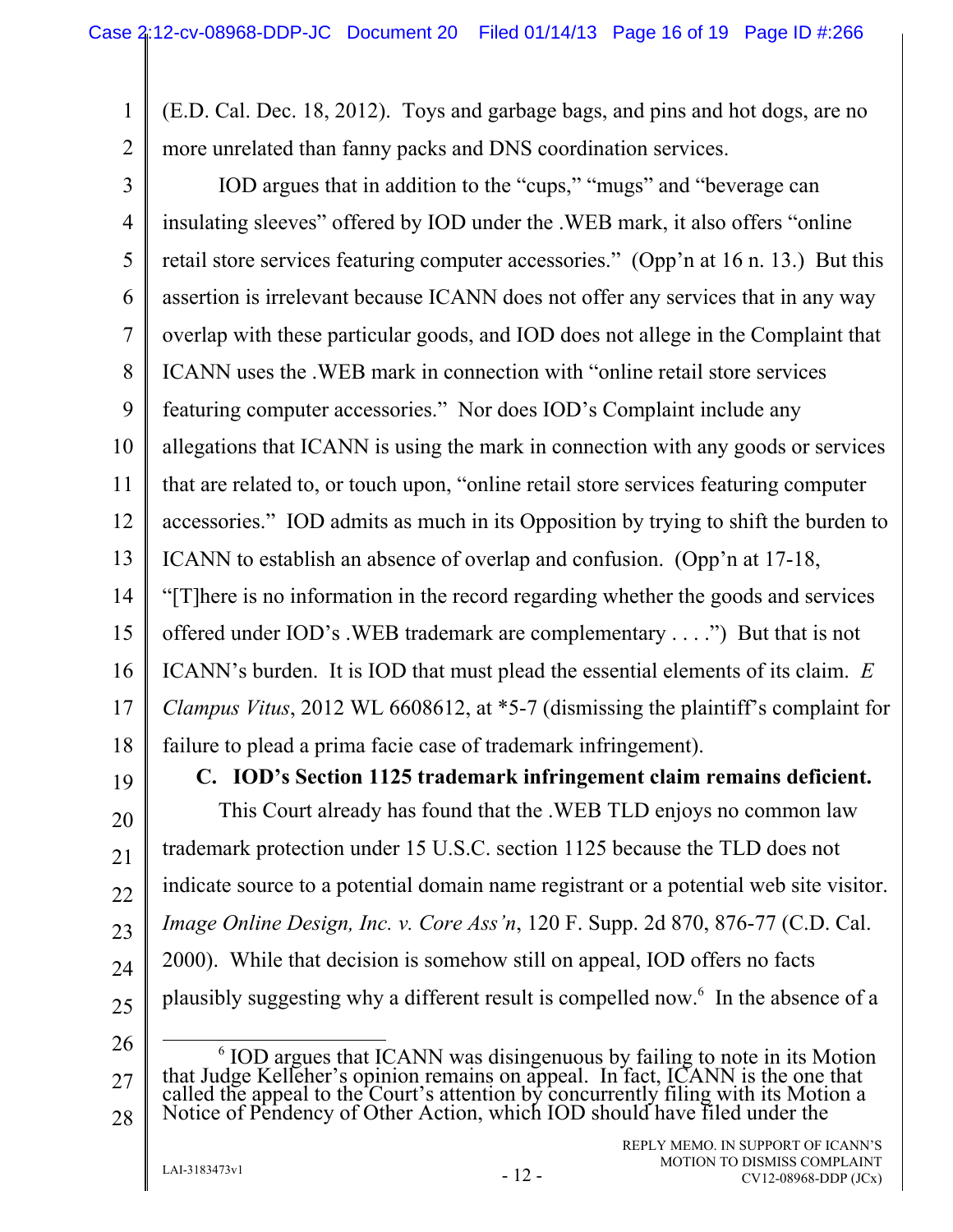1 2 reversal from the Ninth Circuit, Judge Kelleher's decision regarding the .WEB TLD and its underlying rationale remains persuasive, if not dispositive.

3 4 5 6 7 8 9 The notion that a mechanism is available for trademark holders to file objections to TLD applications in no way amounts to an admission that TLDs may enjoy trademark protection, as IOD argues. (Opp'n at 21.) ICANN's position on this issue is clear – TLDs generally serve no source identifying function. (Mot. at 19.) Moreover, any trademark rights protection mechanism that ICANN may provide would be designed to prevent post-delegation trademark infringement. This is consistent with well-settled law. *Brookfield*, 174 F.3d at 1055.

10 11 12 13 14 15 16 17 18 19 20 21 22 Similarly, IOD's assertion that the Patent and Trademark Office has registered TLDs as trademarks is misleading (and actually a confirmation in the correctness of ICANN's argument). (Opp'n at 22.) Each of the four examples cited by IOD is a "design mark registration," which protects the overall appearance of the mark as registered, not the underlying words. In every example IOD cites, the text comprising the TLD has been "disclaimed."7 Such disclaimers were necessary to secure the registrations because, in each case, the TLD in the mark merely denotes a TLD that has no meaningful source-identifying function and could not be trademarked on its own. *In re Reed Elsevier Props. Inc.*, 77 USPQ2d 1649, 1657-58 (TTAB 2005); *In re Steelbuilding.com*, 415 F.3d 1293, 1297, 75 USPQ2d 1420, 1422 (Fed. Cir. 2005). Registration of these disclaimed design marks means that the registrants do *not* enjoy trademark rights to the underlying TLDs. *See*  TMEP § 1213.

24

25

(continued…)

<sup>23</sup> 

Central District Local Rules. Central Dist. L.R. 83-1.4. Somehow, IOD's appeal<br>has been pending for twelve years and still has not yet been briefed. *Image Online*<br>*Design, Inc. v. Core Ass'n,* No. 00-56284 (9th Cir. July

<sup>26</sup> 

<sup>27</sup>  <sup>7</sup> "The purpose of a disclaimer is to permit the registration of a mark that is registrable as a whole but contains matter that would not be registrable standing alone." TMEP  $\S$  1213.

<sup>28</sup>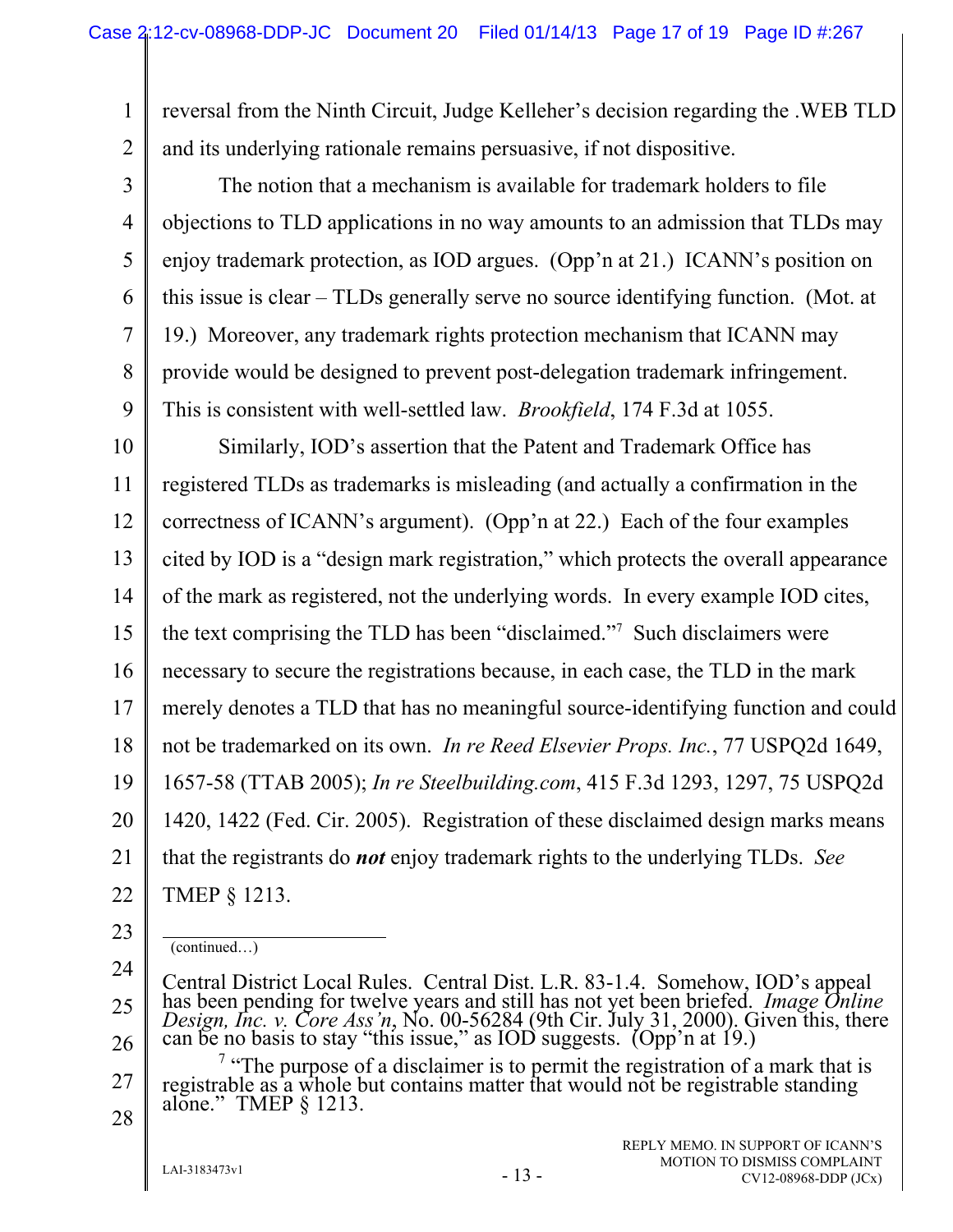In short, the Complaint is devoid of any facts upon which IOD can plausibly state a claim for relief under Section 1125. IOD's alleged .WEB mark is nothing more than a *generic* TLD, with no source-identifying function.

## **D. IOD's contributory infringement claim remains deficient.**

In its Opposition, IOD argues that its contributory infringement claim is sufficiently pled because its underlying trademark infringement claims are sufficiently pled. (Opp'n at 23 n. 20.) But IOD's contributory infringement claim fails for at least two reasons. First, IOD's contributory infringement claim is indeed totally dependent on IOD's other trademark claims, which are unripe and substantively deficient, as set forth above. Second, ICANN established in its Motion that, in order for IOD to state a claim for contributory infringement, IOD must allege facts regarding the primary infringer and ICANN's relationship with, and control over, the primary infringer. (Mot. at 20-21.) Neither IOD's Complaint nor its Opposition offers any facts or argument on these critical elements. And since ICANN has not designated a registry operator to operate a .WEB TLD, IOD cannot identify the primary infringer or how it infringed on (or might, in the future, infringe on) IOD's trademark rights. IOD's contributory infringement claim is as unripe and deficient as its other trademark claims.

19

18

1

2

3

4

5

6

7

8

9

10

11

12

13

14

15

16

17

20

21 22 23 24 25 26 27 28 To support its intentional interference claims, IOD asserts that its customers "can no longer be certain" that IOD can fulfill its contractual duties. (Opp'n at 23.) But conclusory allegations that IOD's customers are "nervous" about the possibility that ICANN may approve a .WEB TLD does not allege the actual breach or disruption of a contract or economic relationship, as required to state a tortious interference claim. (Mot. at 21-23.) Furthermore, IOD still has not identified a single contract or relationship that has been breached or disrupted by ICANN's receipt of applications for new TLDs. Nor has IOD alleged facts plausibly suggesting that ICANN took steps intentionally "designed" to induce breach of, or

**IV. IOD's Intentional Interference Claims Should Be Dismissed.** 

 $LAI-3183473v1$  - 14 -